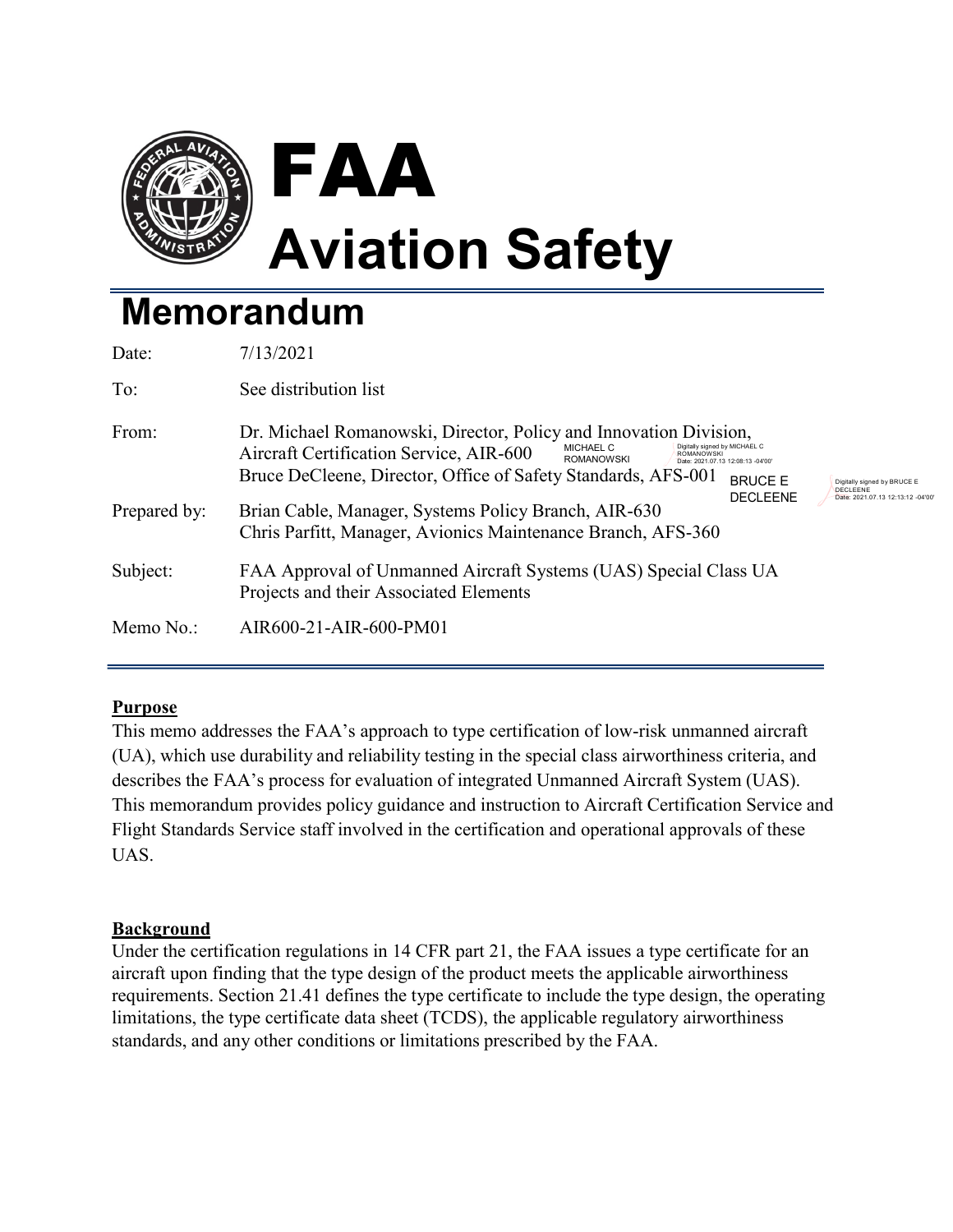A UAS is defined as a UA and its associated elements (AE), including communication links and the components that control the UA, that are required to operate the UAS safely and efficiently in the national airspace system.<sup>1</sup> The AE discussed in this memo are those elements that are not airborne or directly affixed to the aircraft.

The FAA recently determined that some UAS may be type certificated as special class aircraft under 14 CFR 21.17(b) and published a notice of this policy in the Federal Register (85 FR 58251, September 18, 2020). Under the provisions of 14 CFR 21.17(b), the airworthiness standards for special class aircraft are those standards in parts 23, 25, 27, 29, 31, 33, and 35 that the FAA finds to be appropriate and applicable to the specific type design, or other airworthiness criteria that provides an equivalent level of safety to those parts. The FAA defines the proposed airworthiness requirements for each project through the issue paper process, which is then used to develop a Federal Register notice requesting public comment.

The operation of any aircraft in the national airspace system must meet all applicable regulatory requirements in title 14 of the Code of Federal Regulations. In some instances, the FAA may provide relief from certain regulations. For example, Flight Standards may, through waivers or exemptions, provide relief from the requirements of an operating rule when a regulated entity cannot comply but meets the safety standard for relief.<sup>2</sup> The base operating rules for unmanned aircraft are provided in 14 CFR 107 (Small Unmanned Aircraft Systems) and 14 CFR 91 (General Operating and Flight Rules), and are augmented for specific operations for compensation or hire by part 135 or part 137, for example.

As the FAA has continued to work with the public and industry to create and refine standards for UAS, Aircraft Certification and Flight Standards have determined that a change to the type certification policy is necessary. Where appropriate, the FAA will issue a type certificate for the UA, and the FAA may approve use of the AE through operating limitations and operational approvals (i.e., waivers, exemptions, and/or operating certificates). This memo provides guidance to FAA offices on these approval and oversight processes for UAS. Additionally, it underpins a fundamental approach to working in a collaborative OneAVS environment where Flight Standards supports Aircraft Certification in the evaluation and issuance of the type certificate, while Aircraft Certification supports Flight Standards in the evaluation and issuance of the operational approval.

<span id="page-1-0"></span> $1$  See 49 U.S.C. 44801(12).

<span id="page-1-1"></span><sup>&</sup>lt;sup>2</sup> The FAA may grant an exemption from certain regulations if doing so would be in the public interest. See 49 U.S.C. 44701(f). In implementing this authority, the FAA must find that the requested relief would not adversely affect safety or that the exemption would provide a level of safety at least equal to that provided by the rule from which the petitioner seeks relief, and benefit the public as a whole.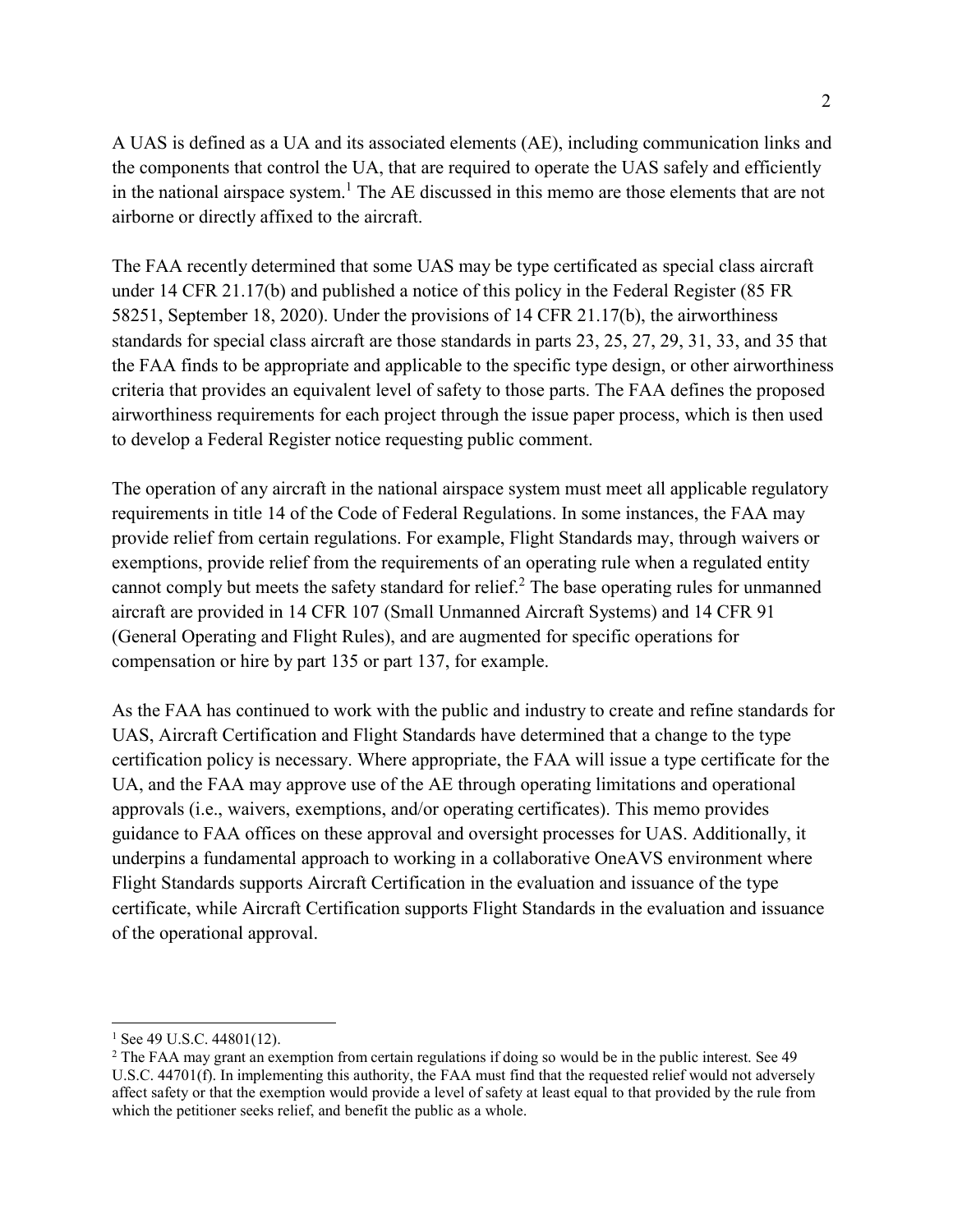#### **The UA Type Certification (TC) Process**

In November 2020, the FAA requested public comments on proposed airworthiness criteria for several UAS type certification projects. Public comments on these notices ranged from suggestions for revising the specific airworthiness requirements to requests for clarification on operational issues. In addition, in processing TC applications that include the AE in the type design approval, several issues have arisen. Some AE, such as a launch-and-recovery system or fleet-management software, are frequently used with more than one UA. Including these components within the type design of the UA raises challenges for the certificate of airworthiness for each individual UA and continued conformance to the type design. Post-TC changes to these AE could pose extensive aircraft recordkeeping and configuration management challenges, such as keeping track of which specific AE are associated with specific UA and recording an alteration of an AE in the maintenance records of many UA.

As an additional consideration, current part 91 regulations were not originally drafted to accommodate UAS operations. The FAA enables compliance with part 91 regulations for UAS operations by providing regulatory relief through the exemption or waiver process. During this evaluation, the FAA may observe the operational suitability of the UAS in order to develop appropriate conditions and limitations that ensure the safety of the operation. These conditions and limitations could contain specifications for services and systems that are not covered by the airworthiness criteria in the TC for the UA but that are necessary to ensure the safety of the proposed operation in consideration of the regulatory relief granted.

#### **Policy Clarification**

Under this policy, ACOs should apply the regulations for type design approval, production approval, conformity, certificates of airworthiness, and maintenance to only the unmanned aircraft, and not to the associated elements. However, because safe UAS operations depend and rely on both the UA and the AE, the FAA will consider the AE in assessing whether the UA meets the criteria that comprise the certification basis. While the AE items themselves will be outside the scope of the UA type design, the TC applicant must provide sufficient specifications for any aspect of the AE that could affect airworthiness, including a complete and unambiguous definition of the elements and their interface with the UA, so that their availability or use is readily apparent. ACOs may approve the use of AE with certain specifications as an operating limitation and include them in the TCDS and flight manual. Operating limitations outlining acceptable fuels for conventional aircraft is an example of this concept from the traditional aviation framework.

In developing the special class airworthiness criteria for a UA project, Aircraft Certification will include a requirement that the applicant submit the specifications and interface conditions of the AE that could affect UA airworthiness, for the FAA to use in establishing operating limitations. For AE that are used to show compliance with the airworthiness criteria and relevant to the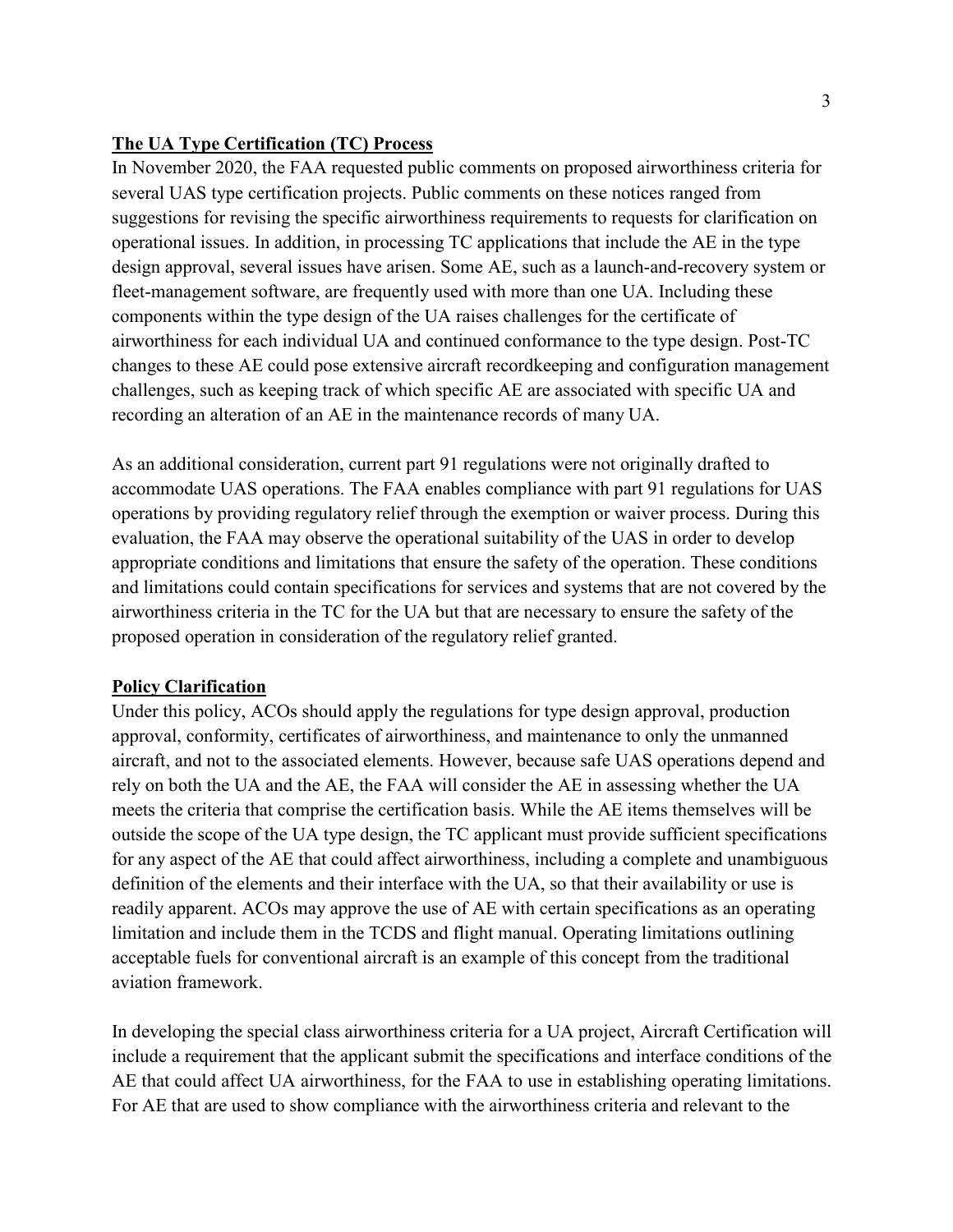operator's safe operation of the UA, applicants will either specify the AE or detail minimum specifications for that AE. Approval for the use of that AE or AE specifications as an operating limitation will ensure compliance of the UA with the criteria in the certification basis. The FAA will determine that the AE specifications adequately define the features of the AE and are correct, complete, consistent across AE specifications, and verifiable. This is further detailed in Appendix A.

The AE specifications included as operating limitations in the type certificate and the flight manual would likely be similar for all type-certificated UA and consistent between operating parts, as indicated by the examples in Appendix B. As discussed later in this memo, because part 107 applies to small UA engaged in lower risk operations, at this time, the FAA does not expect that additional specifications would be necessary for those part 107 operations. For operations outside of part 107 (e.g., parts 91, 135, or 137), which are more complex, the FAA may provide relief from regulations with conditions and limitations that identify additional specifications to mitigate a possible adverse safety impact.

Flight Standards will generate conditions and limitations for inclusion in the operational approval (i.e., waiver or exemption), specific to the AE that are necessary for the safe operation of the UAS. In generating those conditions and limitations, Flight Standards will consider the regulatory relief necessary for the intended UAS operations, such as § 91.119, as well as the limitations of the TC and any other additional regulatory relief the operator seeks that increases the complexity of the operation, such as § 91.113. When seeking an operational approval, operators must address the AE specifications in the operating limitations of the flight manual and any other system specifications necessary for the safe of the operation, and may use data, test results, or other compliance evidence provided by the TC holder and demonstrated in conjunction with the TC to support the operational approval request. The FAA will evaluate whether any additional conditions and limitations are necessary for safety, commensurate with the complexity of the operation.

Figures 1 and 2 below illustrate notional UAS boundaries and the different approvals related to this policy memo.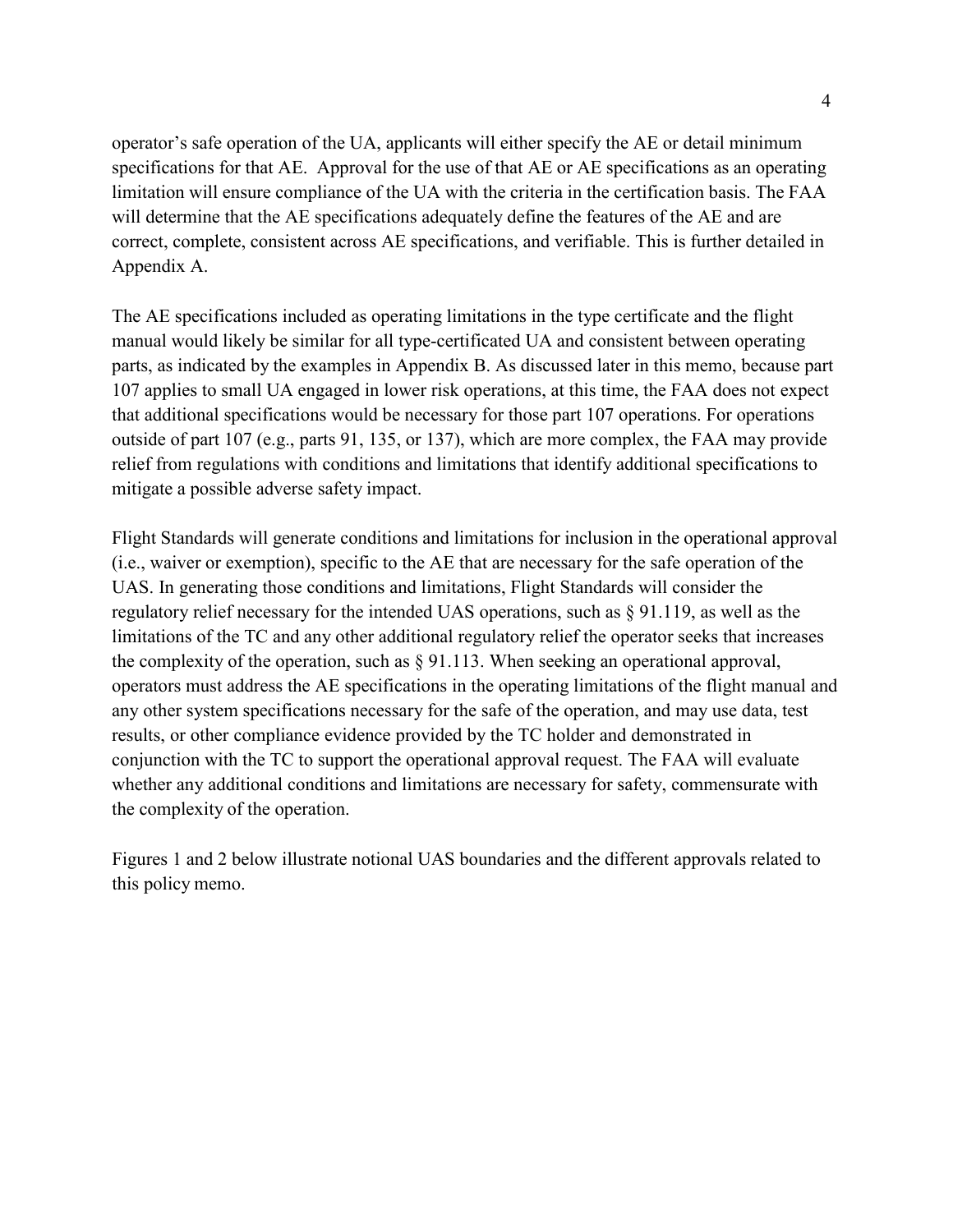#### **Figure 1. UAS Approval Boundary**



**Figure 1:** The red box illustrates that FAA will issue the TC on the UA plus AE specifications necessary to meet airworthiness criteria. The green box illustrates the remaining UAS AE, which will be addressed in the FAA approval to operate. Appendix C: UA/AE Approval Process Flow Chart further illustrates the approval process outlined in this memo.



#### **Figure 2. Path to Operations Using Type Certificated UA**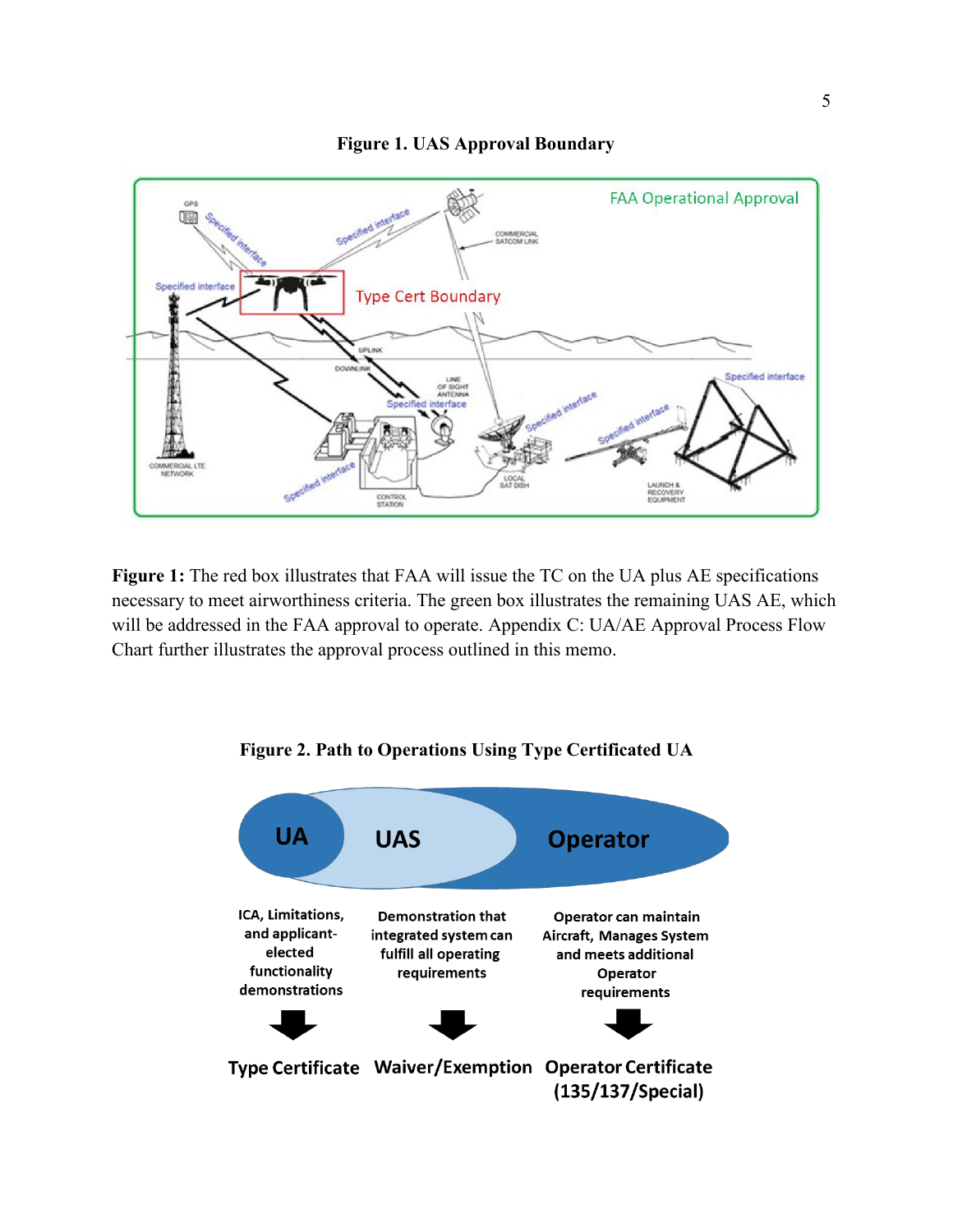**Figure 2:** Figure 2 illustrates that the type certification boundary includes only the UA and its AE specifications. The TC includes the UA's approved type design and the AE specifications which have the ability to affect the airworthiness of the UA.

In addition, applicants may specify other AE that comprise the UAS and demonstrate performance or functionality during TC demonstration flights. While this evaluation is only a component of the TC approval, to the extent that the AE contains aircraft-critical features whose performance or functionality must be demonstrated during flight testing, the demonstration as a whole could also be used by the applicant to inform subsequent operational approvals by the FAA of use of the integrated UAS. AIR will support AFS in the evaluation and issuance of the operational approval, just as AFS will support AIR in the evaluation and issuance of the TC. Example specifications are further detailed in Appendix B.

### **Continued Operational Safety**

FAA regulations require certain continued operational safety responsibilities for the TC holder, persons maintaining or modifying the aircraft, and the operator.

Responsibilities for continued operational safety apply to the product for which the FAA has issued a design approval or airworthiness approval, as provided in 14 CFR part 21. This approval includes the UA and the AE or AE specifications that are included on the TCDS and flight manual as operating limitations. For example, TC holders will be responsible for notifying the FAA of those certain failures, malfunctions, and defects in a UA under 14 CFR 21.3 and developing design changes to address unsafe conditions in a UA under 14 CFR 21.99. Production certificate holders will be responsible for incorporating corrective actions in production under 14 CFR 21.137. Proposed changes to an AE specification will be subject to Subpart D of 14 CFR part 21.

Aircraft owners and operators will be responsible under 14 CFR 39.7 for ensuring compliance with applicable airworthiness directives (ADs) before operating a UA. The FAA will determine whether an AD is necessary to correct any unsafe conditions that may exist in a UA. If the FAA determines that the AE specification causes an unsafe condition in a UA, and the unsafe condition may exist or develop on other UA of the same type design, the FAA may issue an AD requiring operators to revise the operating limitations in the UA flight manual.

The operator is responsible for continued compliance with the operating rules and any conditions and limitations of a waiver or exemption. Appendix B details examples of UAS-related reporting and safety management the FAA would consider including in the conditions and limitations of waivers or exemptions to ensure the regulatory relief continues to meet the established safety standard. The FAA may rescind the operator's exemption or waiver if at any point the FAA finds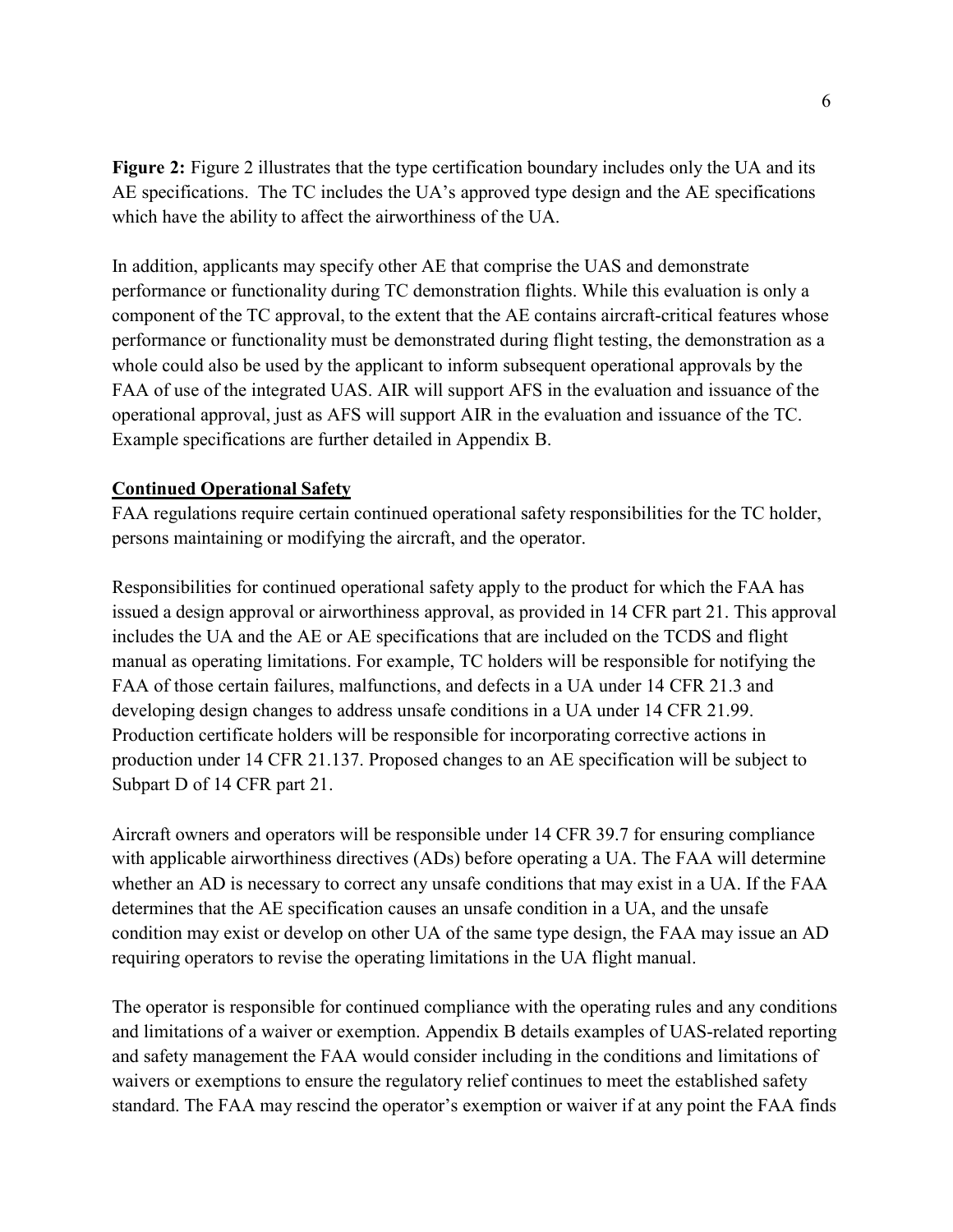the operator cannot continue to conduct operations safely or without an adverse effect on safety. Rescission of the exemption or waiver would be the FAA's primary tool for compliance and enforcement with AE specifications.

# **Operations under 14 CFR part 107 (§ 107.140)**

In accordance with 14 CFR part 107, the FAA allows for operation of a small UA over human beings within line of sight of the remote pilot, provided the operation is conducted in accordance with approved operating limitations and the aircraft is maintained in accordance with approved maintenance instructions. *See* 14 CFR 107.140. The rule does not require the aircraft have a type certificate – instead, the rule allows use of certificates of airworthiness provided they do not include operating limitations prohibiting operations over people.

The FAA is developing criteria to consider in determining appropriate operating limitations for aircraft with a Certificate of Airworthiness to be operated in accordance with the requirements of § 107.140. In order to ensure the low-risk operations envisioned in 14 CFR part 107, UA which gain authority to be operated over people through this process may be limited to those for which the only associated elements are a GCS with a direct radio link to the aircraft. Any additional AE specifications would be included in the operating limitations of the flight manual. For example, operators of part 107 aircraft would need to ensure that the GCS comply with any limitations placed on the airworthiness certificate of the UA.

The appendices of this memo provide additional information regarding this policy memo. This memo, and the guidance contained within will be updated as necessary to reflect the refinement of this new approach as it is applied to the UA TC approval process.

If you have any questions or concerns, please contact Brian Cable, Systems Policy Branch Manager, at (202) 267-1579 or Chris Parfitt, Avionics Maintenance Branch Manager, at (202) 267-1708.

Distribution List: All ACOs All MIDOs Appropriate Office of Safety Standards divisions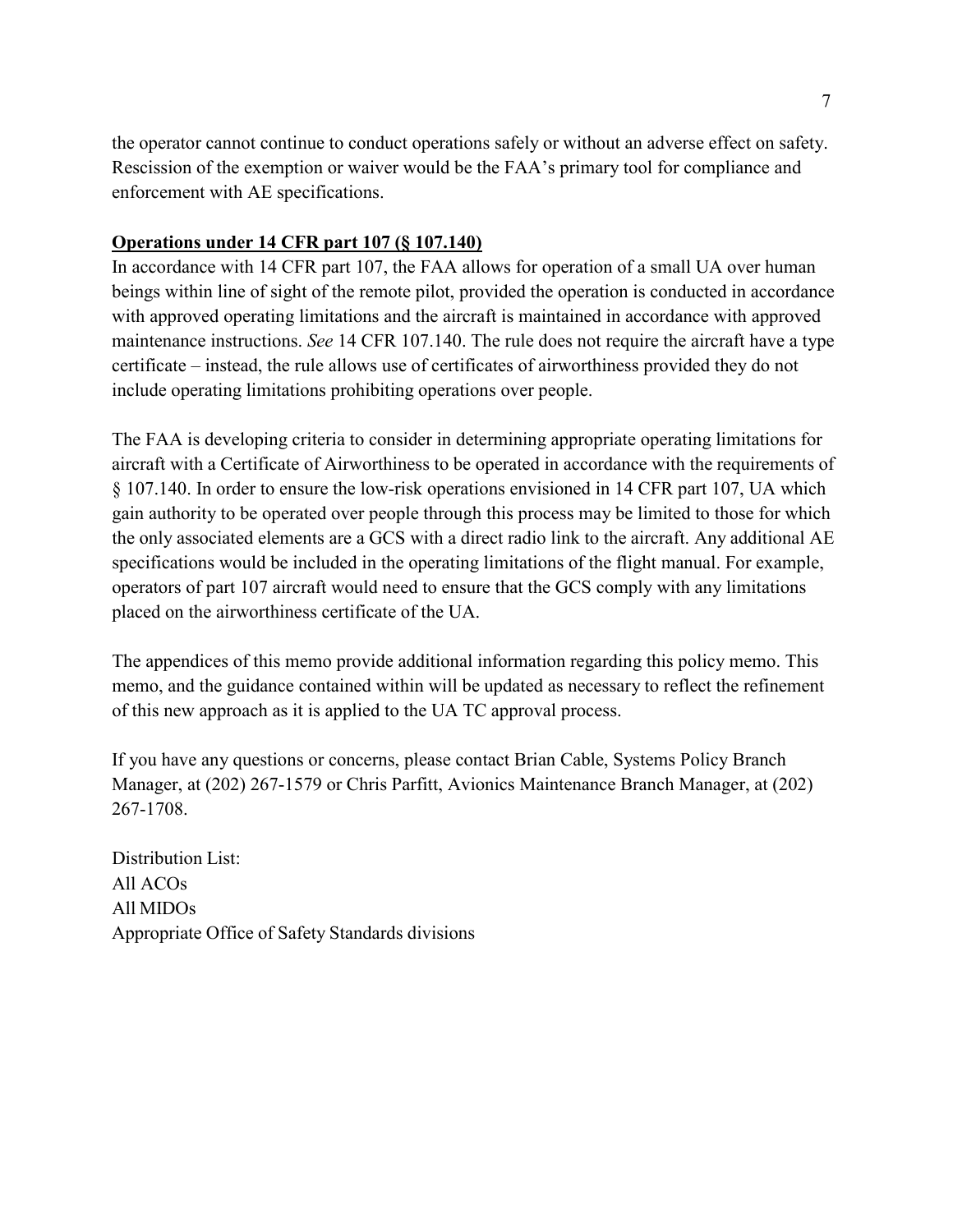# **Appendix A: TC Process Guidelines**

- 1. The ACO will include Aircraft Evaluation Division (AFS-100) in the FAA's review and acceptance of the applicant's concept of operations (CONOPS).<sup>3</sup>
- 2. The ACO will document the airworthiness criteria referenced in this appendix in a Certification Basis (G-1) issue paper or Certification Position Paper, as applicable.
- 3. The special class airworthiness criteria will include requirements addressing the following:
	- (a) The applicant will submit the specifications and interface conditions of the AE that could affect UA airworthiness.
	- (b) The applicant may capture the AE specifications in an interface control drawing, requirements document, or other reference, titled so that it is clearly designated as AE interfaces to the UA.
	- (c) The applicant may identify specific elements or minimum specifications for the elements. If minimum specifications are used, they must describe the critical requirements of the AE, including necessary performance, compatibility, function, reliability, interface, and environmental requirements.
	- (d) The applicant will identify and define all AE that are necessary for the UA to meet the airworthiness requirements.
	- (e) The applicant will show the FAA that the AE specifications are adequate to assure UA airworthiness in conjunction with the rest of the proposed design.
	- (f) If minimum specifications are used to identify the AE, the applicant will show that the specifications are correct, complete, consistent, and verifiable using established systems engineering methods and industry standards.
	- (g) The applicant will develop ICA for the UA. In addition, the criteria will ensure that any implications from the AE on the airworthiness of the UA will be addressed in the ICA.
- 4. AIR and AFS will evaluate the applicant's showing to determine whether the AE specifications are sufficient to meet compliance with the airworthiness criteria. The applicant's showing may include system descriptions, test data, analysis, and other substantiation.
- 5. The ACO will route the UA TC applicant's documentation to other affected FAA program offices for review, including AFS-100, who will coordinate with other Flight Standards groups as necessary. Upon resolution of issues and concurrence from all reviewers, the AE specifications will be approved by the FAA. The ACO may then notify the UA TC applicant that the AE specifications have been approved.
- 6. The ACO will support FS with relevant information regarding the UA and the AE specifications.
- 7. The ACO will use the approved AE specifications to establish operating limitations on the UA TCDS and flight manual.

<span id="page-7-0"></span><sup>3</sup> This step will not be required for existing project where the FAA has already accepted an applicant's CONOPS.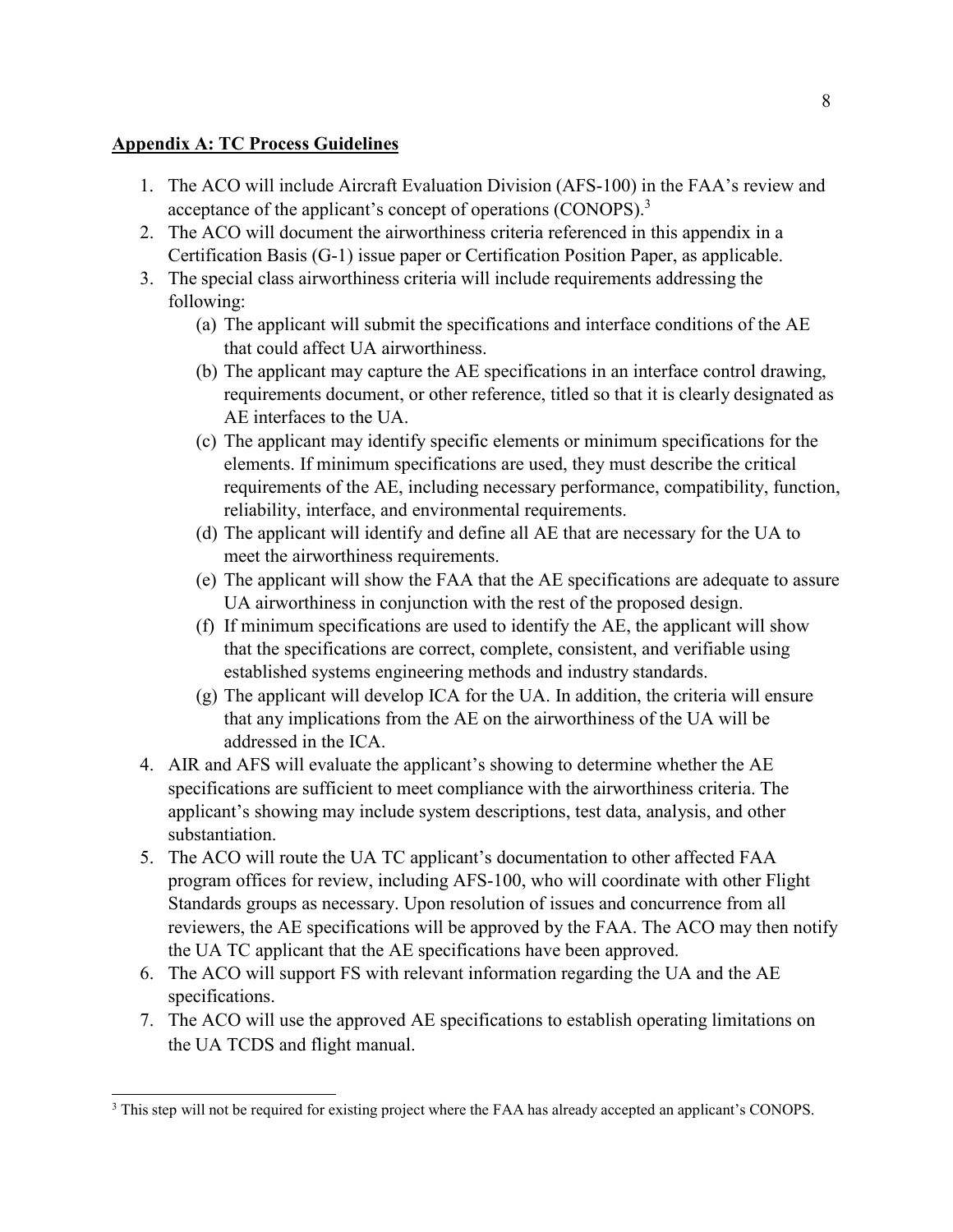# **Appendix B: AE Specifications in Operating Limitations and Operational Approvals**

- 1. For any AE specifications that impact the airworthiness of the UA, the operator must comply with approved operating limitations that are established through the TCDS and the Flight Manual as required by § 91.9 (see Appendix A paragraph 7). The operator must also comply with airworthiness limitations of the ICA as required by part 43 (see Appendix A paragraph  $3(g)$ ).
- 2. The FAA may establish additional specifications that are pertinent to the operation of a particular UAS in the operational approval (e.g., exemption or waiver) conditions and limitations, commensurate with the proposed concept of operations and the operating rules from which the FAA is granting relief, such as beyond visual line-of-sight operations or operations which leverage an operating certificate. Certain AE specifications will likely be similar for type certificated UA covered by this memorandum. Examples are included below:
	- *a. Ex: A requirement that the operator documents and maintains the configuration of the integrated system (such as identifying the UA and associated elements, including communication links and the components that control the [unmanned aircraft\) t](https://www.law.cornell.edu/definitions/uscode.php?width=840&height=800&iframe=true&def_id=49-USC-154073366-272915540&term_occur=999&term_src=title%3A49%3Asubtitle%3AVII%3Apart%3AA%3Asubpart%3Aiii%3Achapter%3A448%3Asection%3A44801)hat is necessary for each operation to be conducted safely.*
		- i. The configuration of the integrated system may include additional AE that may exceed the TC but that the FAA would require to meet specific design or qualification specifications to ensure an operation can be conducted safely. Additional specifications for AE that exceed the TC and are not included as operating limitations would be established through operational approval conditions and limitations. These additional specifications may include commercial parts that are manufactured without an FAA production approval or services provided by a third-party company (such as for communication links).
	- b. *Ex: For any AE specifications not approved as a part of the TC, a requirement that the operator have document(s) in their possession displaying the AE specifications necessary to establish the continued airworthiness and safe operation in the NAS of the UA, and that the operator will provide the document to a representative of the Administrator upon request.*
- 3. Flight Standards may find that additional AE specifications are necessary to ensure use of the AE does not adversely affect safety or can otherwise meet the requisite standard for the operational approval. Examples of generic AE specifications that might be included as exemption or waiver conditions and limitations are below:
	- *a. Ex: A requirement that any UAS that has undergone maintenance or alterations that affect the UAS operation or flight characteristics (e.g. replacement of a flight critical component) must undergo a functional test flight prior to conducting further operations.*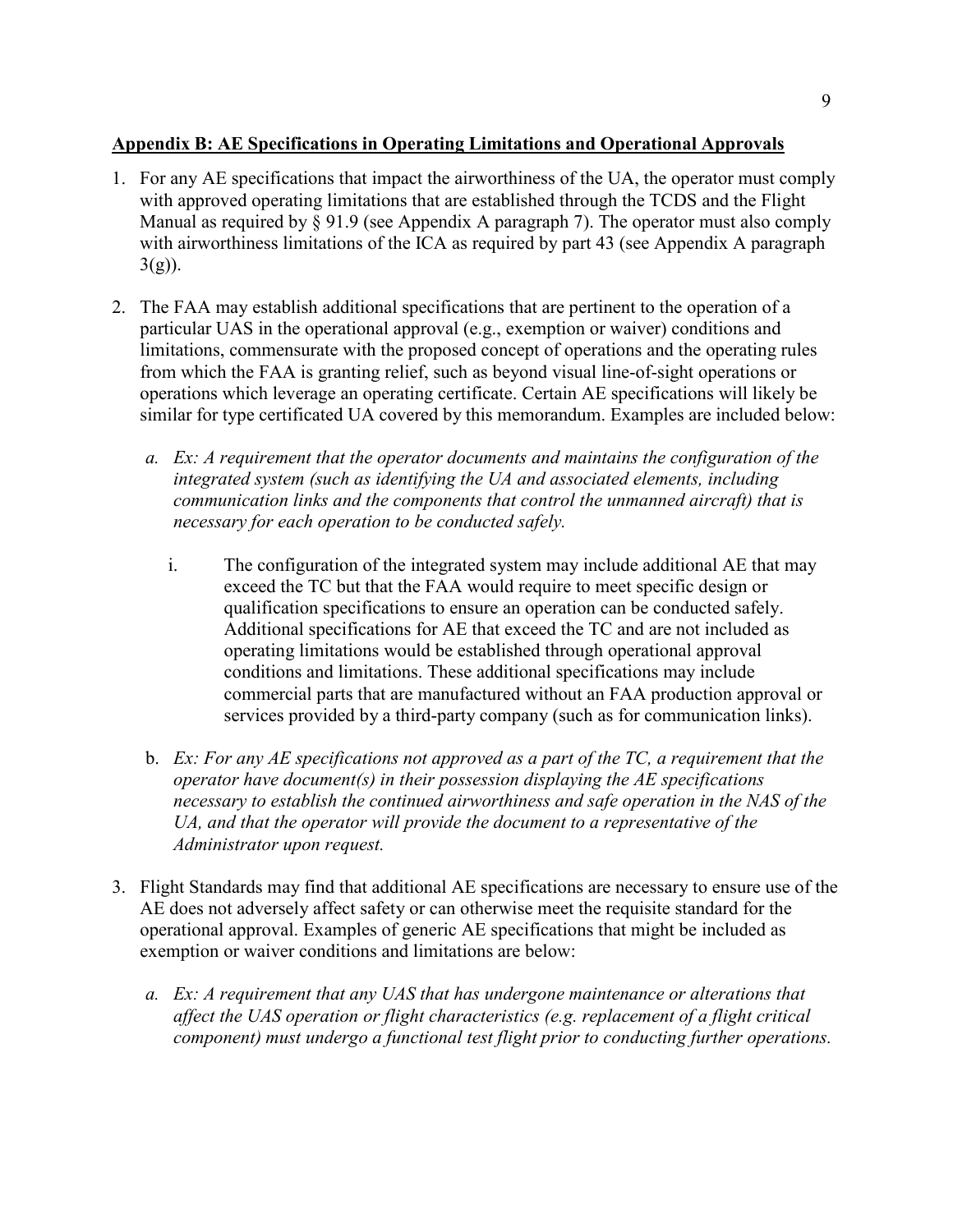- *b. Ex: A requirement that the operator documents and maintains a method to assure that each associated element of the UAS continues meet all AE specifications during all flight operations.*
	- i. The exact structure of this requirement may vary depending on the type of AE and previous demonstration of that AE, as well as on the complexity of the operation. The operator may provide data to the FAA obtained from flights during TC flight testing to support evaluation of system AE; however, the FAA may require additional assurance when issuing an operational approval to ensure the applicant can comply with specifications that are outside the scope of the TC.
		- A. When using associated elements that are provided by the TC holder, this assurance may take the form of maintenance procedures.
		- B. When using associated elements that are equipment, this assurance may take the form of additional qualification criteria to ensure that the equipment meets specifications (e.g., an IOS device with specific processing power, storage capacity and operating system evaluation criteria). Some of these items may initially be included on a less granular level as an operating limitation on the TC and the flight manual, but additional qualification criteria may be necessary for more complex operations.
		- C. When using associated elements that are services provided by a third party (such as a communications link), this assurance may include qualification and in-service monitoring criteria to detect out-of-compliance performance and initiate corrective action (such as avoiding new operations into areas of known coverage gaps until such time as the communication service provider verifies that the gap is eliminated).
- *c. Ex: A requirement that the operator has an error reporting, evaluation and mitigation program in order to maintain compliance with operating rules and conditions and limitations. The operator must evaluate any failures, anomalies, or other in-service problems to ensure that they do not represent a system deficiency that will result in a subsequent noncompliance with regulations or conditions and limitations. If a failure, anomaly or in-service problem may result in subsequent noncompliance, the operator would be required to correct the issue to prevent that noncompliance and would be required to report the issue and correction to the FAA.*
- 4. Led by relevant Divisions in the Office of Safety Standards in the Flight Standards Service, the FAA will review the operator's concept of operations, including the UAS and management of AE to determine whether to issue an operational approval. Review of the operator's request for relief and supporting data, such as integrated UAS configuration and compliance method and assurance will be completed jointly by Flight Standards Safety Assurance office, the relevant Divisions in the Office of Safety Standards, and the Certificate Management ACO with responsibility for the UA's type certificate. The specificity of the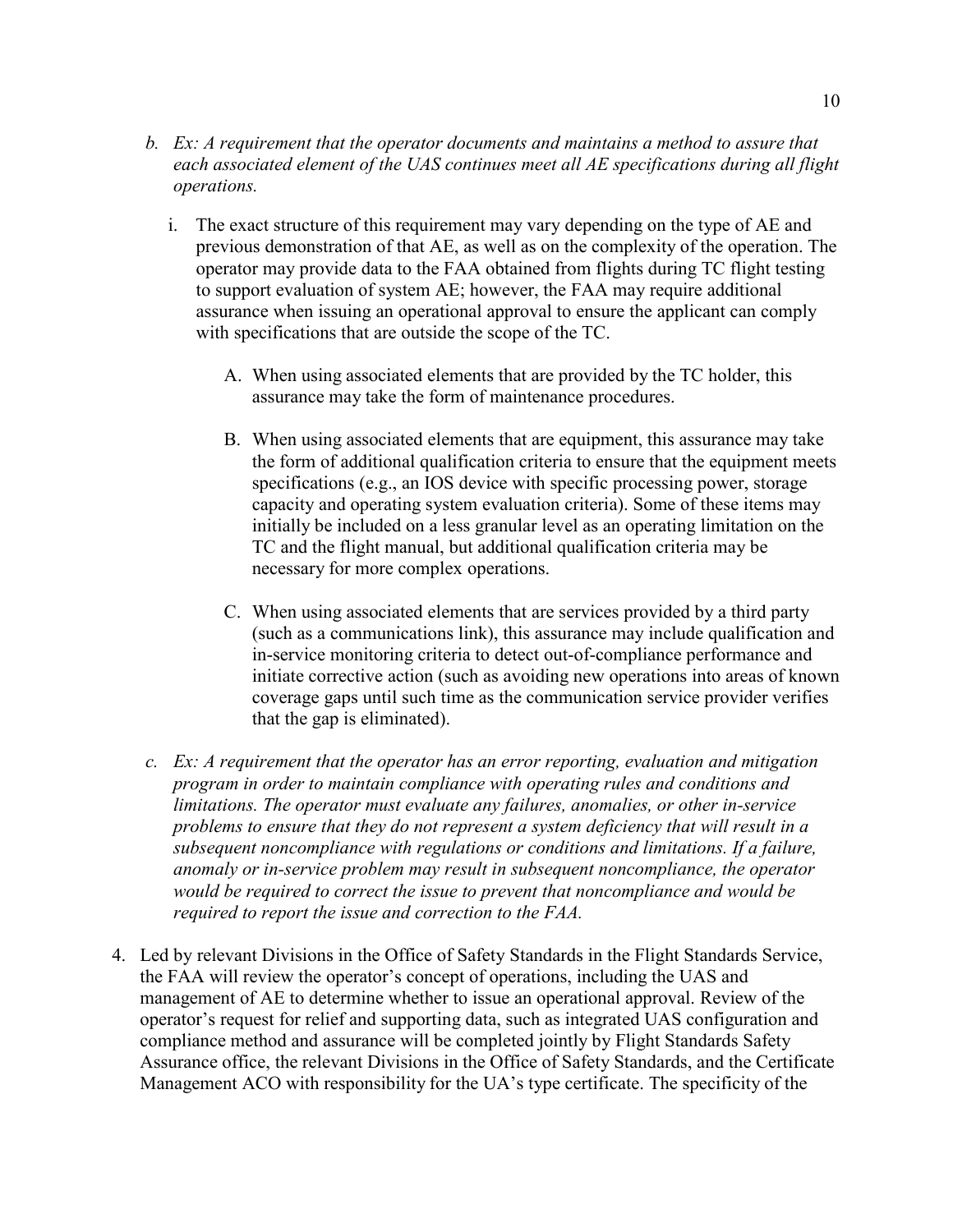conditions and limitations imposed must be commensurate with any potential safety risk if the AE does not meet its specifications or if specifications are not adequately defined.

- 5. The operator may be required to demonstrate use of the integrated system as part of the decision to grant the operational approval, or, if applicable, an operating certificate. If the TC applicant is also the operator, certification flight tests may be conducted concurrently with any necessary operational demonstrations. Any overlapping data may be used in both efforts.
- 6. Continuing oversight of an operator's compliance to the operating limitations and conditions and limitations is the responsibility of the assigned Safety Assurance Office and must be incorporated into certificate management for any operations conducted under an operating certificate. Rescission of an operator's exemption would be the primary tool for the FAA to ensure operator compliance at this time.